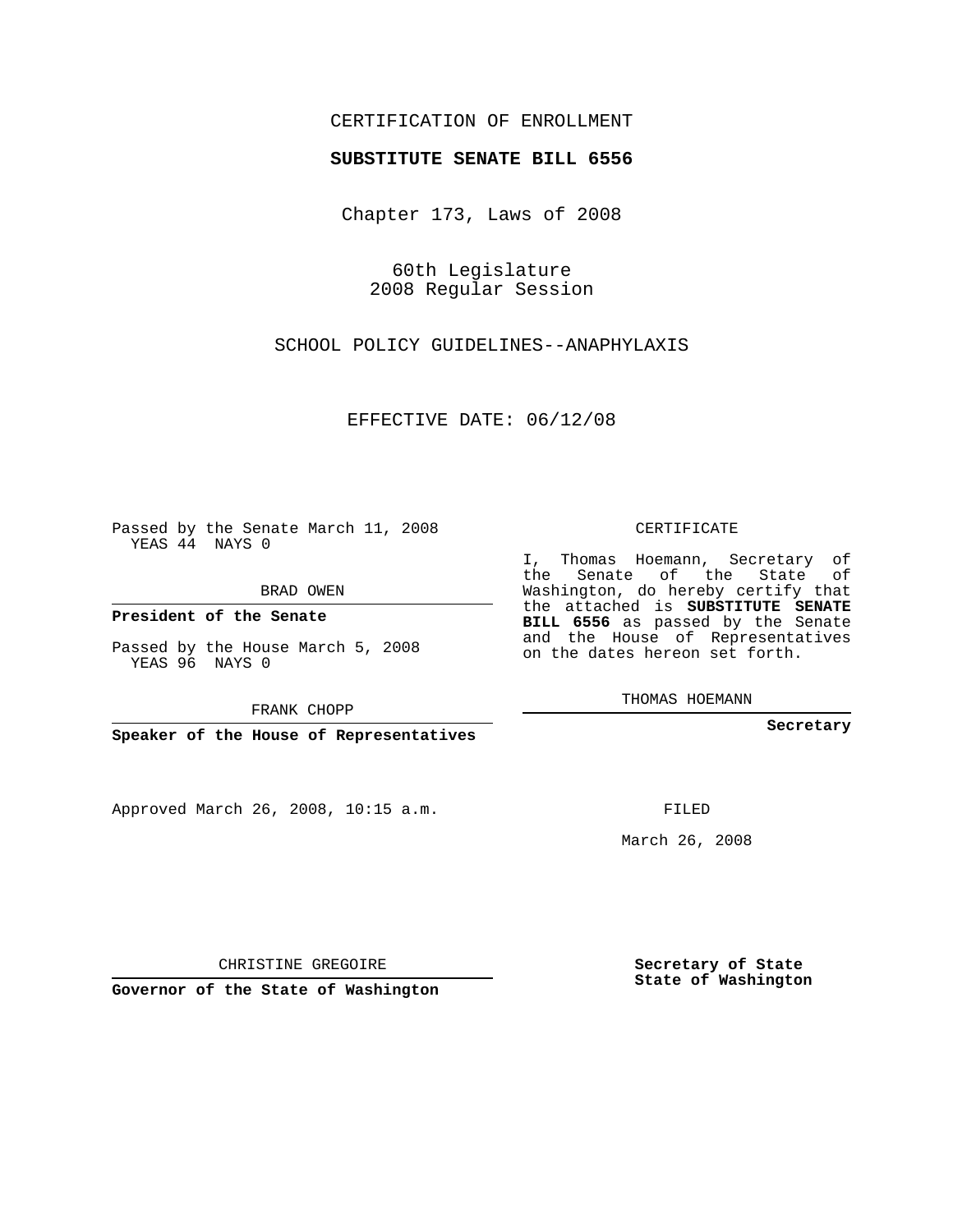## **SUBSTITUTE SENATE BILL 6556** \_\_\_\_\_\_\_\_\_\_\_\_\_\_\_\_\_\_\_\_\_\_\_\_\_\_\_\_\_\_\_\_\_\_\_\_\_\_\_\_\_\_\_\_\_

\_\_\_\_\_\_\_\_\_\_\_\_\_\_\_\_\_\_\_\_\_\_\_\_\_\_\_\_\_\_\_\_\_\_\_\_\_\_\_\_\_\_\_\_\_

AS AMENDED BY THE HOUSE

Passed Legislature - 2008 Regular Session

**State of Washington 60th Legislature 2008 Regular Session By** Senate Early Learning & K-12 Education (originally sponsored by Senators Honeyford, Pflug, Morton, Stevens, and Swecker)

READ FIRST TIME 02/08/08.

 AN ACT Relating to school anaphylactic policy guidelines; and adding a new section to chapter 28A.210 RCW.

BE IT ENACTED BY THE LEGISLATURE OF THE STATE OF WASHINGTON:

 NEW SECTION. **Sec. 1.** A new section is added to chapter 28A.210 RCW to read as follows:

 (1) The office of the superintendent of public instruction, in consultation with the department of health, shall develop anaphylactic policy guidelines for schools to prevent anaphylaxis and deal with medical emergencies resulting from it. The policy guidelines shall be developed with input from pediatricians, school nurses, other health care providers, parents of children with life-threatening allergies, school administrators, teachers, and food service directors.

The policy guidelines shall include, but need not be limited to:

 (a) A procedure for each school to follow to develop a treatment plan including the responsibilities for school nurses and other appropriate school personnel responsible for responding to a student who may be experiencing anaphylaxis;

(b) The content of a training course for appropriate school